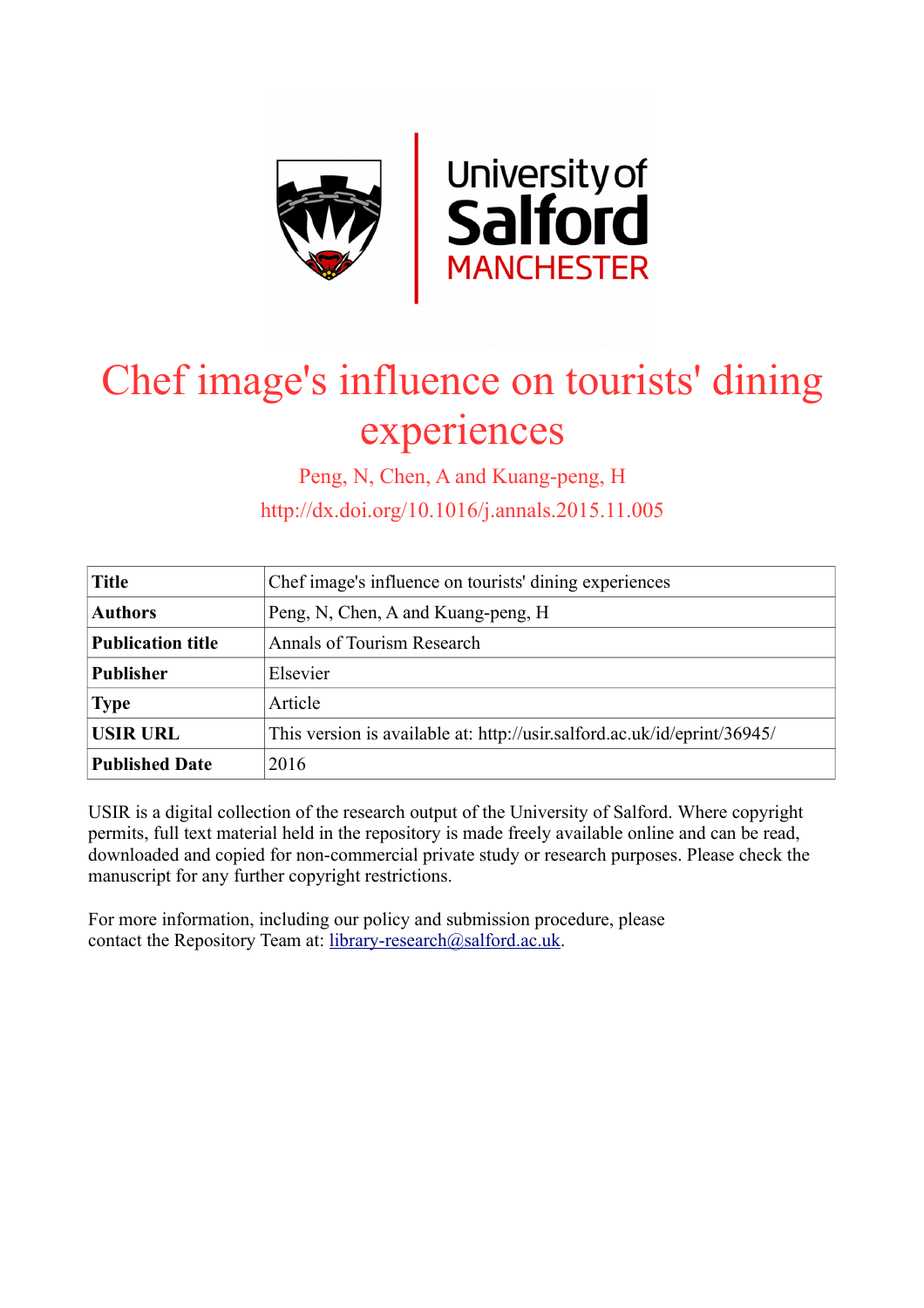#### **1. Introduction**

The purpose of this research note is to examine how restaurant chefs affect tourists' dining experiences. In restaurants such as *teppanyaki* restaurants (Appendix 1) and sushi bars, chefs must interact with diners directly by taking orders from diners, preparing food in front of diners, and serving dishes to diners (Fang, Peng, & Pan, 2013; Kuroshima, 2010; Lin & Lin, 2006). Interaction with chefs can be a unique selling point for these restaurants. These restaurants offer unique dining experiences to tourists and are popular in Taiwan, France, Japan, and the US (Fang et al., 2013; Kuroshima, 2010; Lin & Lin, 2006).

Kuroshima (2010), Pratten (2003a; 2003b), and Zopiatis (2010) suggest that chefs' technical skills and abilities to communicate with other staff (e.g., management, service staff, and other chefs) are crucial to restaurants' performances. However, studies have not explored how chefs can influence diners directly, which is the case for restaurants such as *teppanyaki* restaurants. Tourism and hospitality scholars have been interested in tourists' dining experiences because food is an important medium in understanding a culture or society. Nevertheless, the question of how chefs affect diners has not yet been fully examined (e.g., Batra, 2008; Chang, Kivela, & Mak, 2010; Law, To, & Goh, 2008; Min & Lee, 2014; Nam & Lee, 2011).

To augment the literature on tourists' dining experiences, this research examines how *teppanyaki* chefs can influence Taiwanese tourists' dining experiences. In addition, it investigates how diners' experiences can be affected by *teppanyaki* restaurants' other diners and service staff. Fang et al. (2013) and Lin and Lin (2006) note that *teppanyaki* restaurants have a significant role in Taiwan's culinary culture and appeal to tourists.

#### **2. Research Framework and Hypotheses**

This research incorporates "chef image" into Wu and Liang's (2009) framework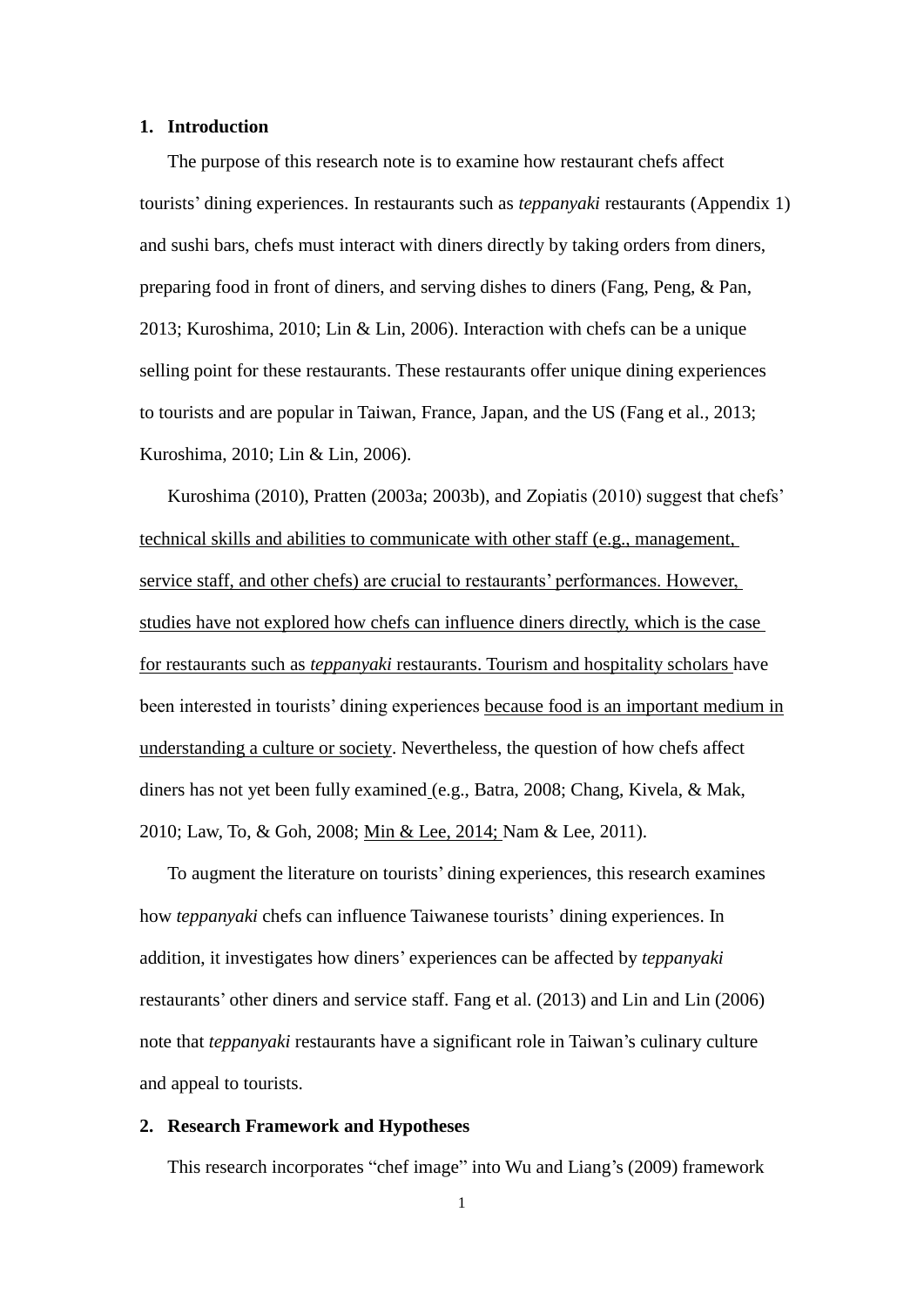on diners' experiential value (Figure 1). Experiential value has been suggested by tourism scholars to be a crucial factor when examining tourists' experiences. It can even influence how tourists experience a destination (e.g., Chang et al., 2010; Kivela & Crotts, 2006; Li, Lai, Harrill, Kline, & Wang, 2011; Mok & Iverson 2000; Teng, 2011).

The first hypothesis that will be examined is the chef image's influence on diners' experiential value. In this research, diners' experience is determined based on how a chef evokes fantasies, feelings, and fun by being unique, stunning, and rare (Chen & Peng, 2014). Chef image refers to customers' overall perceptions of a chef's interpersonal skills, technical skills, and creativity (Fang et al., 2013; Kuroshima, 2010; Lin & Lin, 2006; Zopiatis, 2010).

Previous literature has suggested that chefs can influence diners' experiences by being knowledgeable about the food, conducting appropriate conversation, and making delicious dishes (Lin & Lin, 2006). In *teppanyaki* restaurants, chefs prepare the dishes as the customers make their orders. In addition, chefs engage in conversation with diners to understand their preferences. Their responsibility to make all the dishes in front of diners while displaying a certain professional image separates them from other service staff (Lin & Lin, 2006). If diners perceive their chef as having a positive image (e.g., good interpersonal skills, superior technical skills, and creative), they are more likely to have a positive dining experience. This current research examines the following hypothesis:

H1: A chef's image has a positive influence on diners' experiential value.

The second hypothesis investigates the influence of other customers on diners' experiential value. At *teppanyaki* restaurants, each chef serves multiple diners and diners sitting next to one another in front of their chef; therefore, a good interaction with other diners can be expected to contribute to customers' experiential value when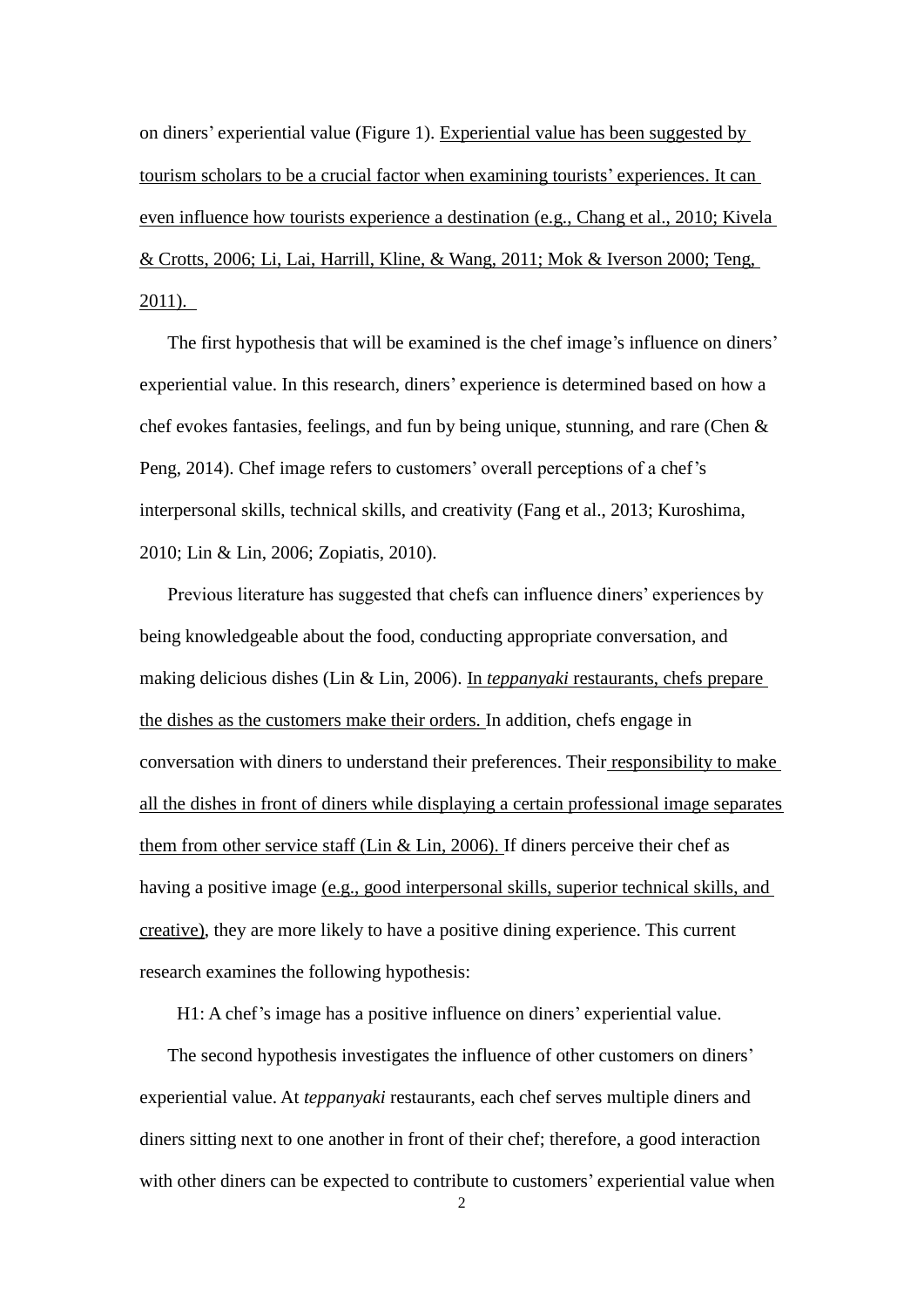dining at *teppanyaki* restaurants. The works of Peng, Chen, and Hung (2015) and Wu and Liang (2009) are among the few studies that have explored and confirmed the importance of other diners' manner and behavior. Additional research on the effect of other customers will benefit the existing hospitality management literature.

H2: Interaction with other customers has a positive influence on diners' experiential value.

The third hypothesis examines the influence of service staff on diners' experiential value. To examine the interaction between service staff and diners, this study focuses on service staff quality. This factor includes customers' overall perceptions of the relative inferiority or superiority of a service staff (Parasuraman, Zeithaml, & Berry, 1988). The literature has confirmed that the staff's knowledge of the restaurant, their level of helpfulness, and their reliability affects diners (e.g., Jang & Namkung, 2009; Wu & Liang, 2009). This factor's influence can benefit from reexamination, as *teppanyaki* restaurant chefs have performed some duties that are traditionally performed by service staff, such as introducing the menu and answering customers' questions about the food (Fang et al., 2013; Kuroshima, 2010). Based on the above discussion, the following hypothesis is proposed: (Fang et al., 2013; Kuroshima, 2010).

H3: The service quality of service staff has a positive influence on diners' experiential value.

# **3. Method**

This research used trained interviewers to collect data from Taiwanese tourists near Taipei, Taichung, and Kaohsiung's four and five-star hotels that have *teppanyaki* restaurants. These hotels' restaurants are subject to stringent inspection; therefore, the quality of the restaurants used in this study can be consistent (Wu & Liang, 2009). To qualify for the interview, potential participants had to 1) be above the age of  $18, 2$ )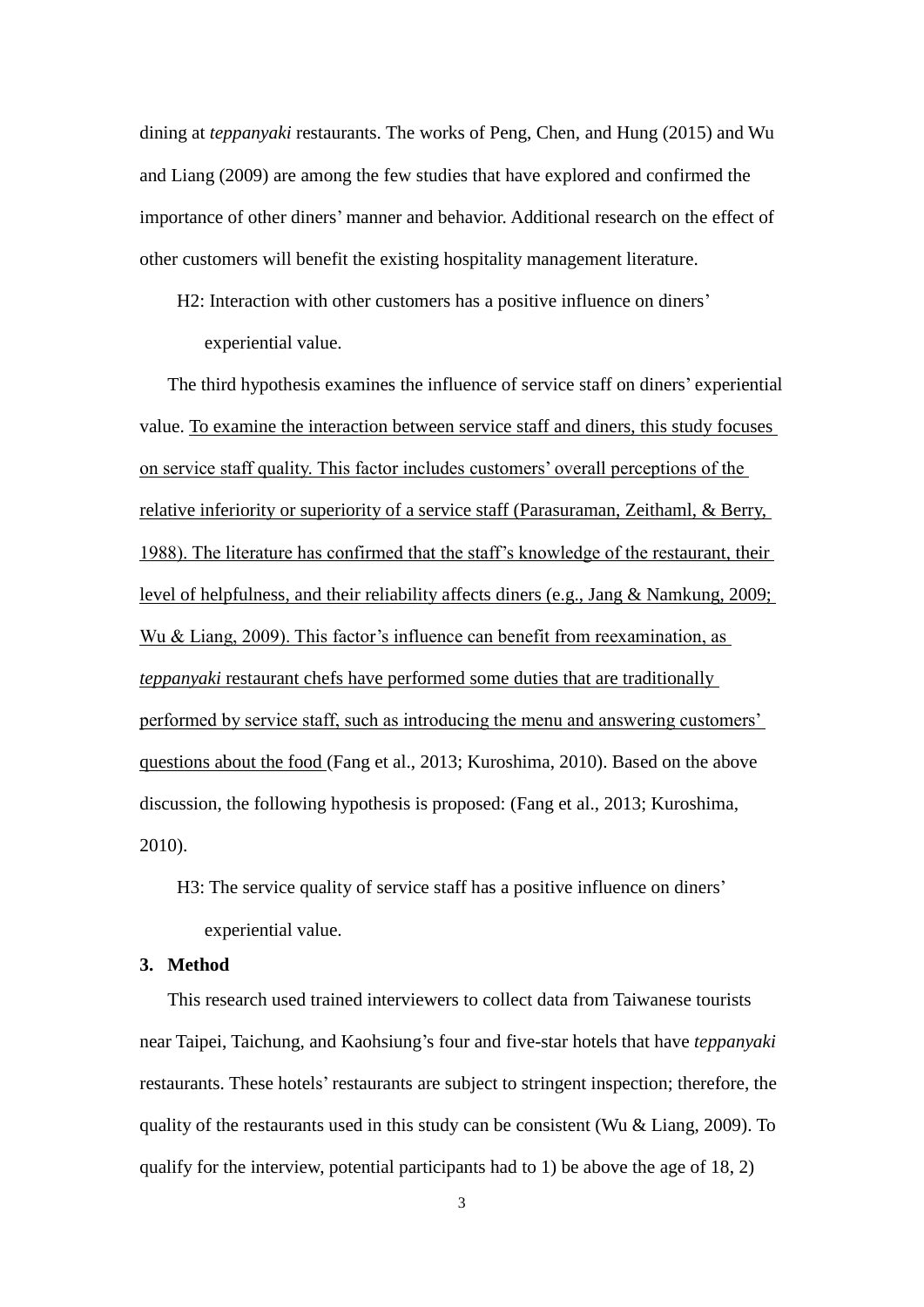have dined at *teppanyaki* restaurants before, and 3) be a resident of Taiwan but live outside of the city which the interview took place.

After one month of data collection, 202 returned questionnaires were deemed effective, resulting in a valid return rate of 60.4%.The demographic breakdowns of the sample set can be found in Table 1. The participants completed a survey that evaluated experiential value (Chen & Peng, 2014), service staff's quality (Wu & Liang, 2009), interaction with other customers (Peng et al., 2015), and chef's image (Lin & Lin, 2006) by asking them to rate their answers on a seven-point Likert-type scale (Table 2).

\*Table 1

\*Table 2

## **4. Data Analysis**

SPSS AMOS 20 was used to analyze the data. Following Anderson and Gerbing's (1988) two-step approach, a measurement model was first estimated using confirmatory factor analysis. The high factor loadings, composite reliability, and average variances extracted (AVE) for each construct were used together to confirm the reliability, convergent validity, and discriminant validity of the instrument. Bootstrapping was used for robustness check. The results gathered after using structural equation modeling showed a good fit between the data and the main model (χ2/df=2.69, *p*<0.001, RMSEA=0.08, CFI=0.929, NFI=0.90). On the basis of the statistical results, H1 is supported. The structural estimate is .452 ( $t=2.793$ ,  $p<0.01$ ). A chef's image affects diners' experiential value positively. H2 is supported. The structural estimate is .632 ( $t=3.468$ ,  $p<0.001$ ). Interaction with other customers affects diners' experiential value positively. H3 is supported. The structural estimate is .317  $(t=2.058, p<0.05)$ . The service quality of service staff affects diners' experiential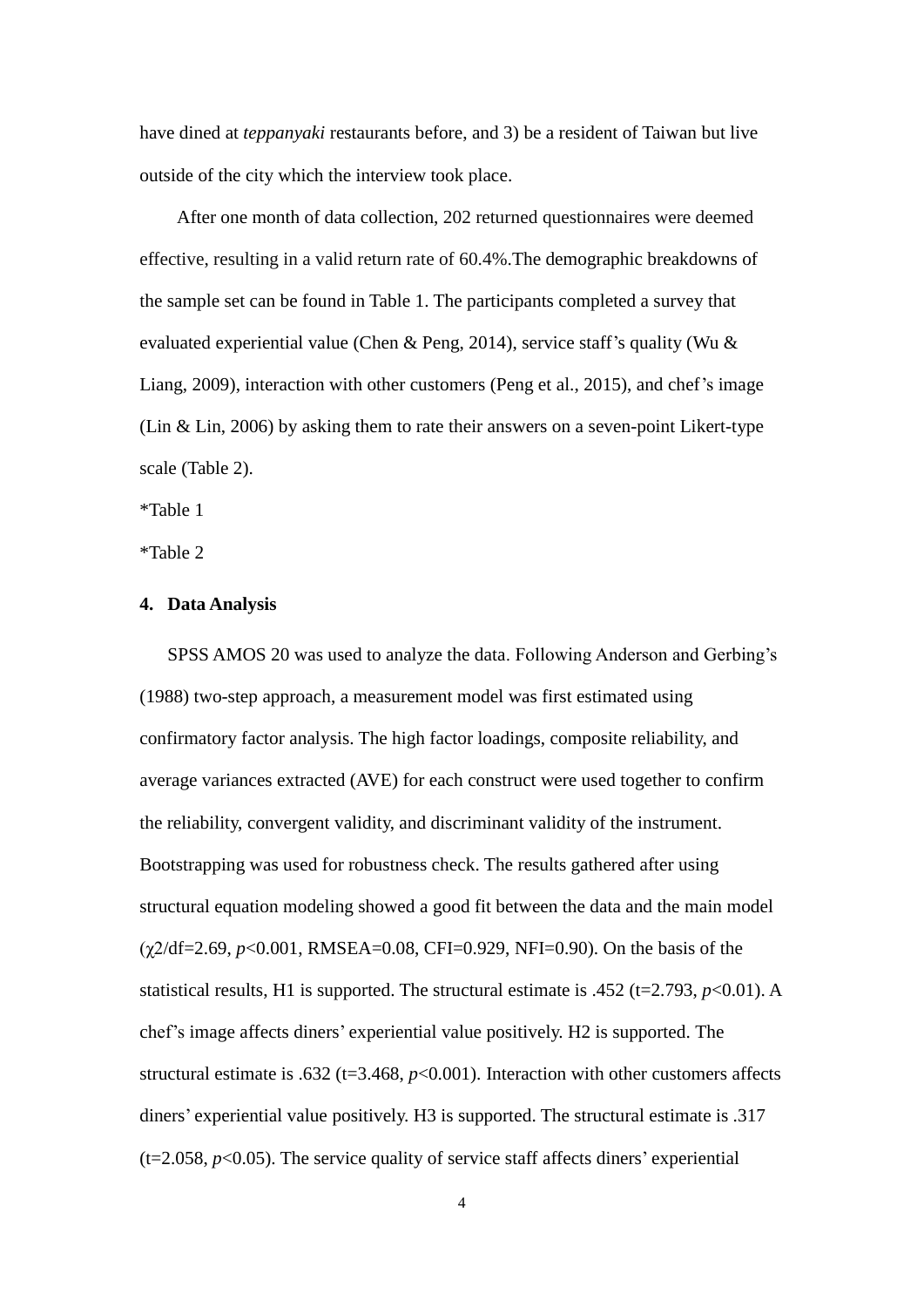value positively.

\*Figure 1

#### **5. Discussion and Implications**

This research note extends existing literature by confirming that chefs can evoke diners' fantasies and feelings through their interpersonal skills, creativity, and technical skills. For practitioners, the findings of this study provide additional insight into the roles of chefs. First, in addition to being knowledgeable about the food, *teppanyaki* chefs need to be proficient in interpersonal skills to engage in conversations with customers, such as making appropriate remarks and explaining the uniqueness of each dish. Second, a good chef needs to be innovative and have a good aesthetic sense because they must display each dish in front of diners without assistance from other staff. Encouraging chefs to participate in different cultural activities, such as learning how to paint, may allow chefs to be more creative and aesthetically oriented when serving customers. Chefs become an ambassador for this type of dining culture.

In *teppanyaki* restaurants, diners sit next to one another and share a table with several other customers. Among the three independent variables, interaction with other diners has the most significant impact on tourists' experiences. Diners may expect top hotels' *teppanyaki* restaurants to have quality staff and good chefs; however, good interaction with other diners is a factor that can really add value to diners' experiences. Experienced managers can influence customers' interactions through seating arrangements, for instance, by seating diners who seek serenity with one another. In restaurants that do take reservations, service staff can attempt to obtain more information about the purposes of customers' visit and the composition of their party prior to their visit. Finally, managers should not overlook the importance of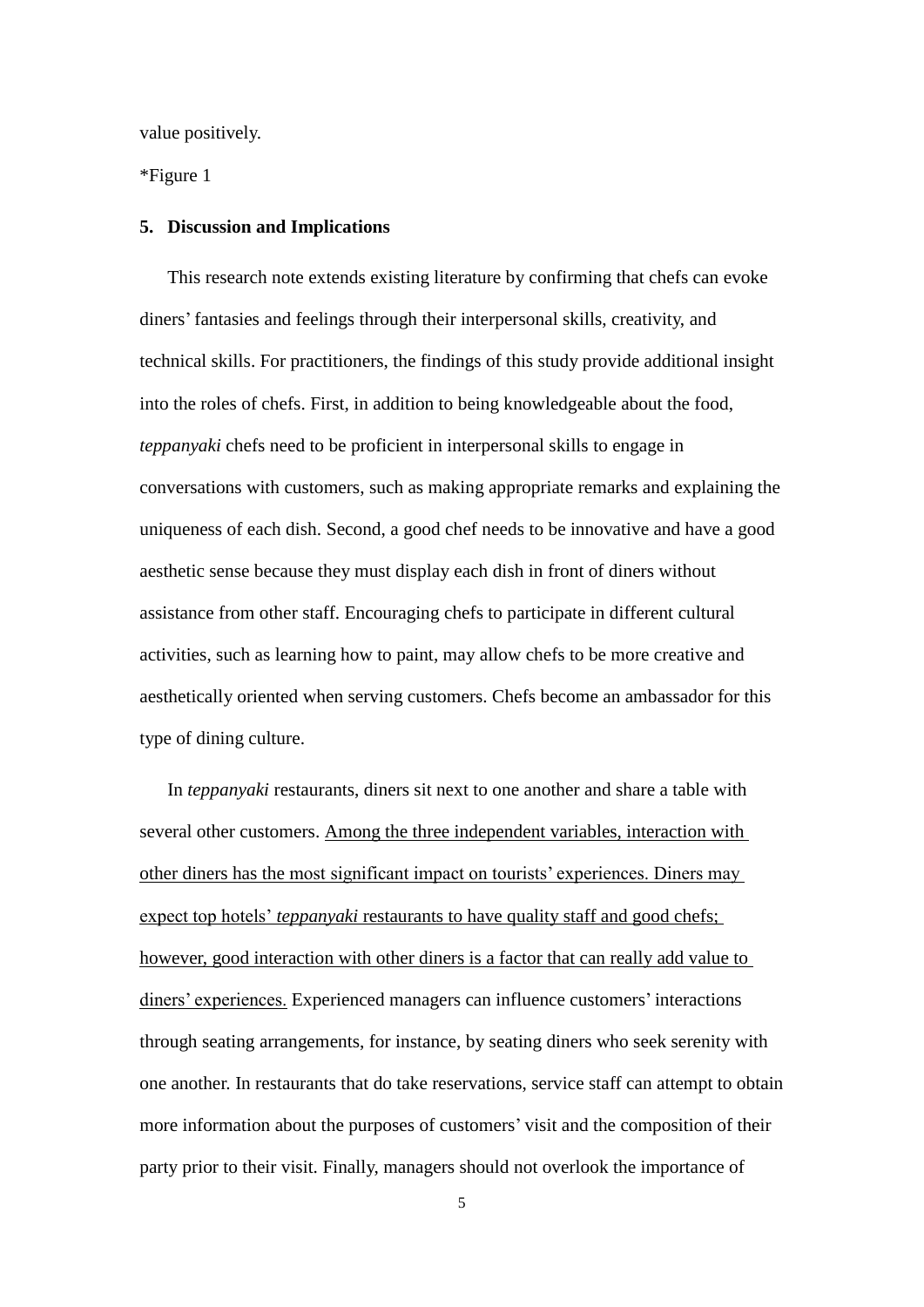service staff despite the overlap between *teppanyaki* restaurants chefs' responsibilities and service staff duties. In *teppanyaki* restaurants, diners still expect service staff to be reliable and professional.

## **6. Conclusion**

This research note confirms tourists' dining experiences can be influenced by *teppanyaki* chefs, service staff, and other diners. Although this study contributes to the tourism and hospitality literature, it does have limitations. This research could have made a greater contribution if it had been further grounded in existing theories. Future scholars should examine how interaction affects dining experiences by adopting the symbolic interaction theory.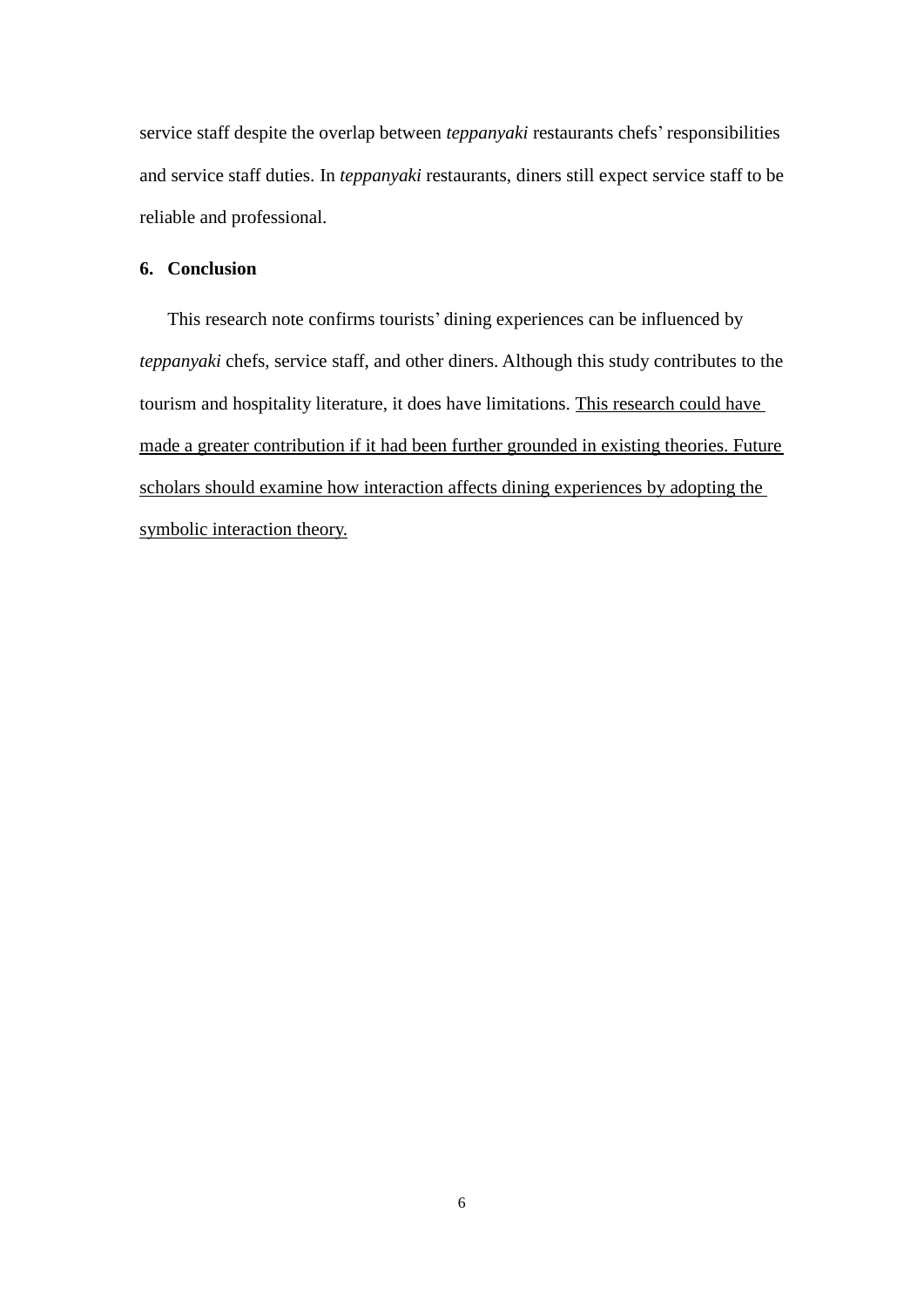#### **References**

Anderson, J.C. and Gerbing, D.W. (1988), "Structural equation modelling in practice: A review and recommended two-step approach", *Psychological Bulletin,* Vol.103, No.3, pp.411-423.

Batra, A. (2008). Foreign tourists' motivation and information source(s) influencing their preference for eating out at ethnic restaurants in Bangkok. *International Journal of Hospitality and Tourism Administration, (9)*1, 1-17.

- Byrne, A., & Whitehead, M. (2003). The naked truth of celebrity endorsement. *British Food Journal, 105*(4/5), 288-295.
- Chang, R.C.Y., Kivela, J., &Mak, A.H.N. (2010). Food preferences of Chinese tourists. *Annals of Tourism Research, 37*(4), 989-1011.
- Chen, A., & Peng, N. (2014).Examining Chinese consumers' luxury hotel staying behavior.*International Journal of Hospitality Management, 39*, 53-56.
- Fang, C-Y., Peng, P-Y(J)., & Pan W-T(W). (2013). Does using an a` la carte or combo set menu affect the performance of a *teppanyaki*-style restaurant?. *International Journal of Contemporary Hospitality Management, 25*(4), 491-509.
- Jang, S(S).,& Namkung, Y. (2009). Perceived quality, emotions, and behavioural intentions: Application of an extended Mehrabian-Russell model to restaurants. *Journal of Business Research, 62*(4), 451-460.
- Harrington, R.J., Ottenbacher, M.C., & Kendall, K.W. (2011). Fine-Dining Restaurant Selection: Direct and Moderating Effects of Customer Attributes. *Journal of Foodservice Business Research, 14*(3), 272-289.
- Kivela, J., & Crotts, J.C. (2006). Tourism and gastronomy: Gastronomy's influence on how tourists experiences a destination. *Journal of Hospitality and Tourism Research, 30*(3), 354-377.
- Kuroshima, S. (2010). Another look at the service encounter: Progressivity, intersubjectivity, and trust in a Japanese sushi restaurant. *Journal of Pragmatics, 42*, 856-869.
- Law, R., To, T., & Goh, G. (2008). How do mainland Chinese travelers choose restaurants in Hong Kong?: An exploratory study of individual visit scheme travelers and packaged travelers. *International Journal of Hospitality Management, 27*(3), 346-354.
- Li, X(R), Lai, C., Harrill, R., Kline, S., & Wang, L. (2011). When east meets west: An exploratory study on Chinese outbound tourists' travel expectations. *Tourism Management, 32*, 741-749.
- Lin, C-N., & Lin, H-S. (2006). The study of chef image and consumer behavior of teppanyaki restaurant in Taipei. *Hwa Kang Journal of Agriculture, 7,* 13-26.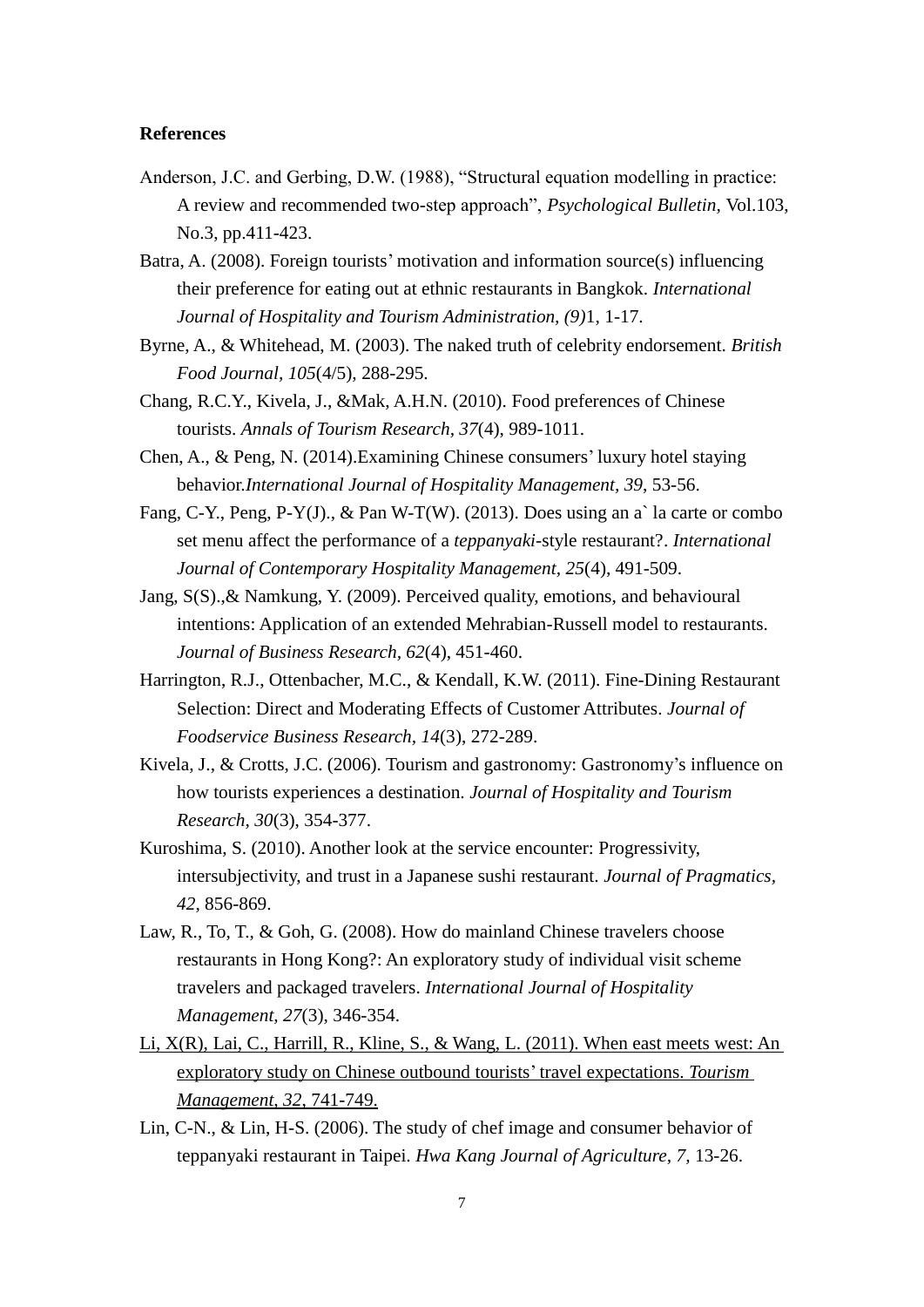- Min, K-H., & Lee, T.J. (2014). Customer satisfaction with Korean restaurants in Australia and their role as ambassadors for tourism marketing. *Journal of Travel and Tourism Marketing, 31*(4), 493-506.
- Mohsin, A., & Lockyer, T. (2010). Customer perceptions of service quality in luxury hotels in New Delhi, India: An exploratory study. *International Journal of Contemporary Hospitality Management, 22*(2), 160-173.
- Mok, C., & Iverson, T.J. (2000). Expenditure-based segmentation: Taiwanese tourists to Guam. *Tourism Management*, *21*(3), 299–305.
- Nam, J-H., & Lee, T.J. (2011). Foreign travelers'satisfaction with traditional Korean restaurants. *International Journal of Hospitality Management, 30*, 982-989.
- Parasuraman, A., Zeithaml, V.A., & Berry, L.L. (1988). Servqual: A multiple-item scale for measuring consumer perceptions of service quality*. Journal of Retailing, 64*(1), 12-40.
- Peng, N., Chen, A., & Hung, K-p. (2015). The effects of luxury restaurant environments on diners' emotions and loyalty: Incorporating diner expectations into an extended Mehrabian-Russell model. *International Journal of Contemporary Hospitality Management, 27*(2), forthcoming.
- Pratten, J.D. (2008a).The training and retention of chefs. *International Journal of Contemporary Hospitality Management, 15*(4), 237-242.
- Pratten, J.D. (2008b). What makes a great chef? *British Food Journal, 105*(7), 454-459.
- Tourist Bureau. (2009). Republic of China 102- An investigation and report of citizen's tourism condition. *Taiwan: Tourism Bureau*, MOTC, Planning Division.
- Wu, C.H-J.and Liang, R-D. (2009). Effect of experiential value on customer satisfaction with service encounters in luxury-hotel restaurants. *International Journal of Hospitality Management, 28*, 586-593.
- Zopiatis, A. (2010). Is it art or science? Chef's competencies for success. *International Journal of Hospitality Management, 29*, 459-467.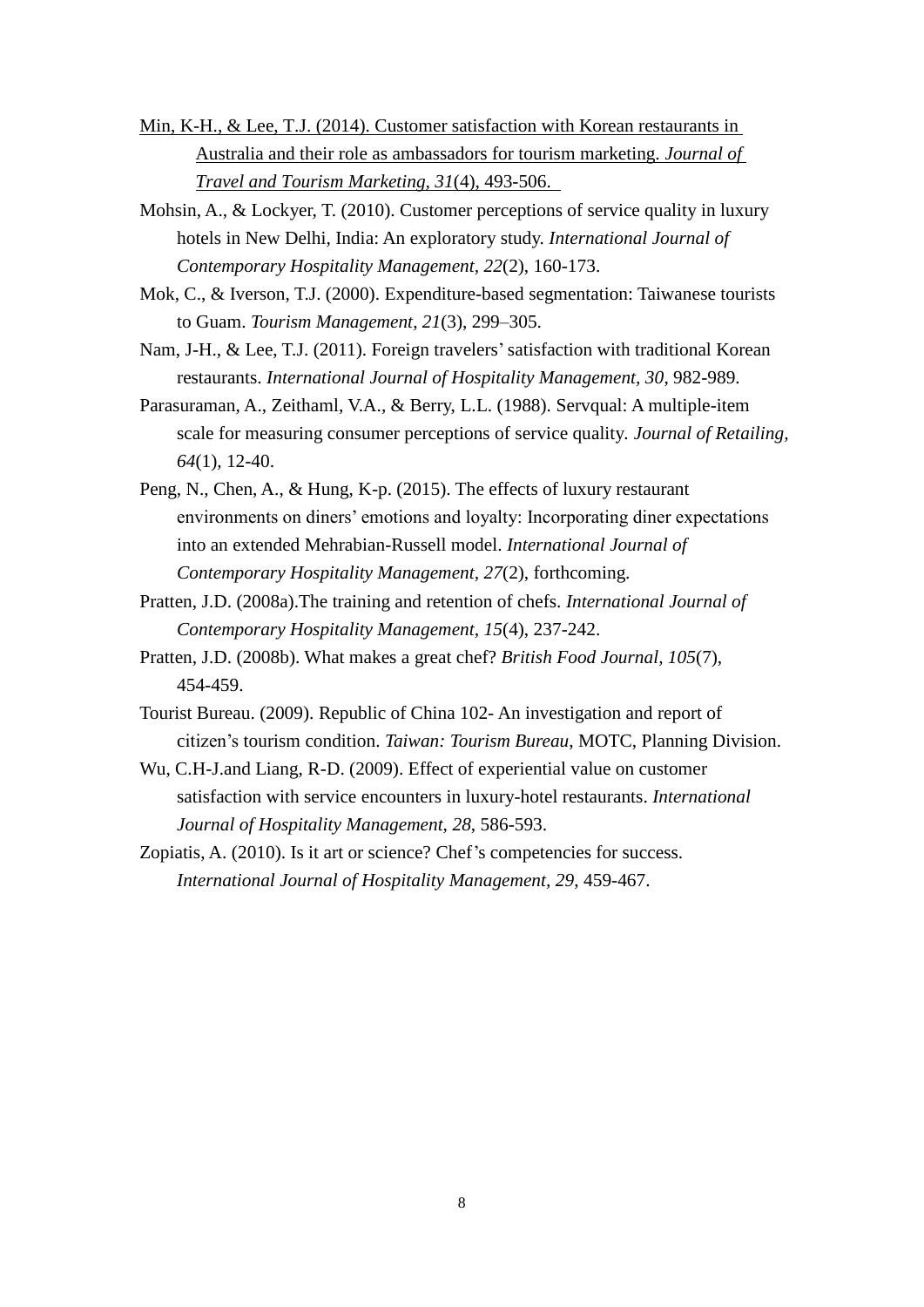|                       | Demographic traits | %    |
|-----------------------|--------------------|------|
| Gender                | Male               | 46   |
|                       | Female             | 54   |
| <b>Marital</b> status | Married            | 57.4 |
|                       | Unmarried          | 42.6 |
|                       | 18-30              | 30.2 |
|                       | $31 - 40$          | 17.8 |
| Age                   | $41 - 50$          | 13.9 |
|                       | $51 - 60$          | 30.2 |
|                       | 61 and above       | 7.9  |

**Table 1- Characteristics of the participants (N=202)**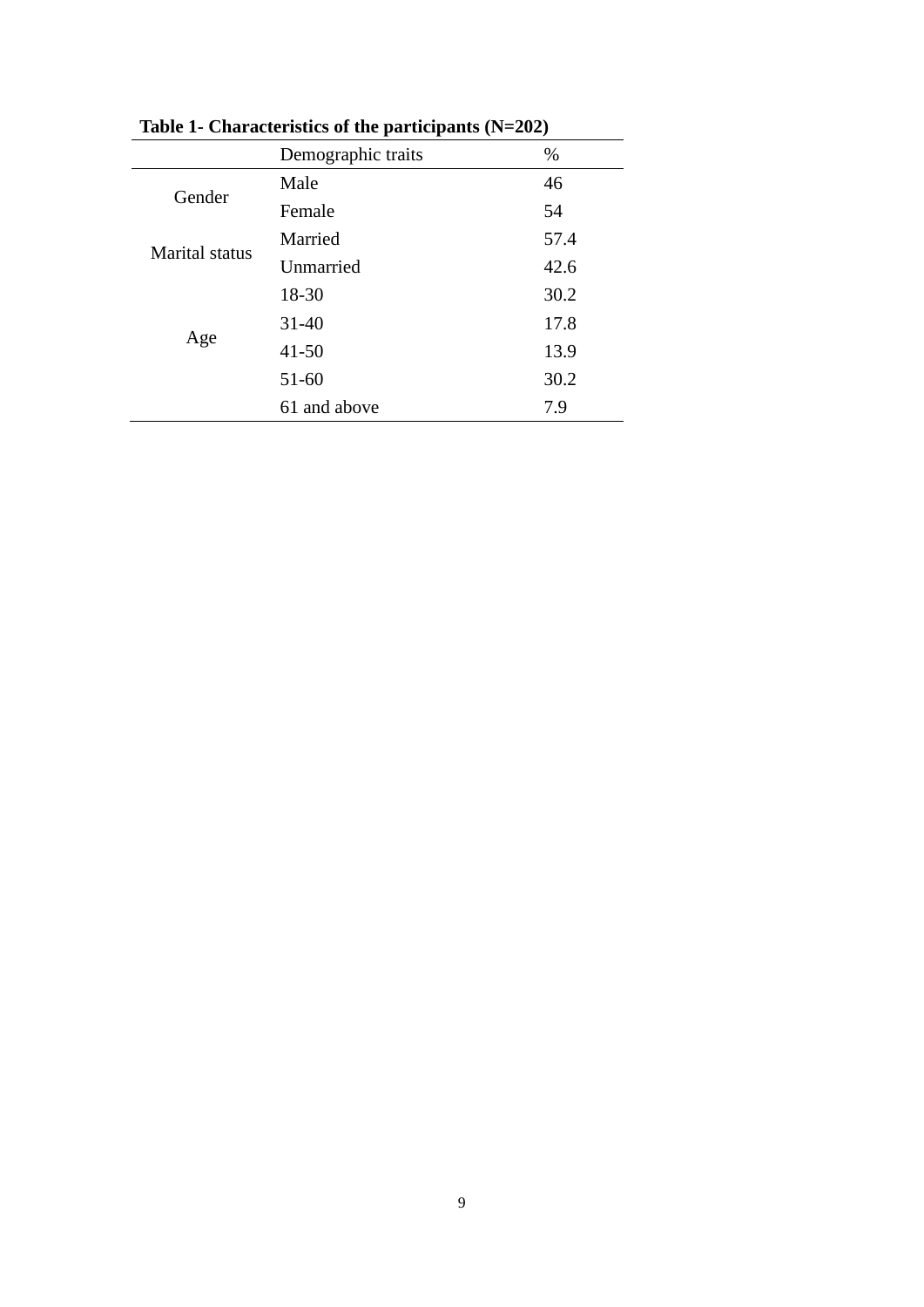| Variable                                       | Measurement items                                                                    | Mean | <b>SD</b> | $\alpha$ | AVE | <b>CR</b> |
|------------------------------------------------|--------------------------------------------------------------------------------------|------|-----------|----------|-----|-----------|
| Experiential<br>value (Chen $&$<br>Peng, 2014) | Compared to other restaurants,                                                       |      |           | 0.81     | .80 | .92       |
|                                                | teppanyaki restaurants are rare.                                                     | 5.10 | 1.23      |          |     |           |
|                                                | 2. teppanyaki restaurants are unique.                                                | 5.19 | 1.20      |          |     |           |
|                                                | 3. teppanyaki restaurants are stunning.                                              | 5.61 | 0.97      |          |     |           |
| Interaction with                               | 1: Other customers are elegant.                                                      | 5.45 | 1.13      | 0.81     | .59 | .81       |
| other customers                                | 2: Other customers have good manners.                                                | 5.33 | 1.15      |          |     |           |
| (Peng et al.,<br>2015)                         | 3: It is pleasant to interact with other customers.                                  | 5.36 | 1.17      |          |     |           |
| Chef image (Lin<br>$&$ Lin, 2006)              | The chef                                                                             |      |           | 0.94     | .64 | .94       |
|                                                | 1. makes delicious dishes.                                                           | 5.47 | 1.15      |          |     |           |
|                                                | 2. is professional at preparing the dishes.                                          | 5.40 | 1.05      |          |     |           |
|                                                | is innovative.<br>3.                                                                 | 5.53 | 1.02      |          |     |           |
|                                                | has good aesthetics sense.<br>4.                                                     | 5.37 | 1.11      |          |     |           |
|                                                | has good interpersonal skills.<br>5.                                                 | 5.33 | 1.04      |          |     |           |
|                                                | has good communication skills.<br>6.                                                 | 5.24 | 1.07      |          |     |           |
|                                                | has the ability to answer diners' questions about the dishes.<br>7.                  | 5.23 | 1.15      |          |     |           |
|                                                | can speak different languages.<br>8.                                                 | 5.19 | 1.11      |          |     |           |
|                                                | explains his / her food preparation method and the<br>9.<br>uniqueness of each dish. | 4.77 | 1.17      |          |     |           |
| Service staff's                                | 1: The staffs provide a thorough and satisfactory service.                           | 5.84 | 1.02      | 0.76     | .53 | .77       |
| quality (Peng et                               | 2: The staffs are reliable.                                                          | 5.46 | 1.02      |          |     |           |
| al., $2015$                                    | 3: The staffs are professional.                                                      | 5.42 | 1.00      |          |     |           |

# **Table 2 Descriptive analysis of the measures**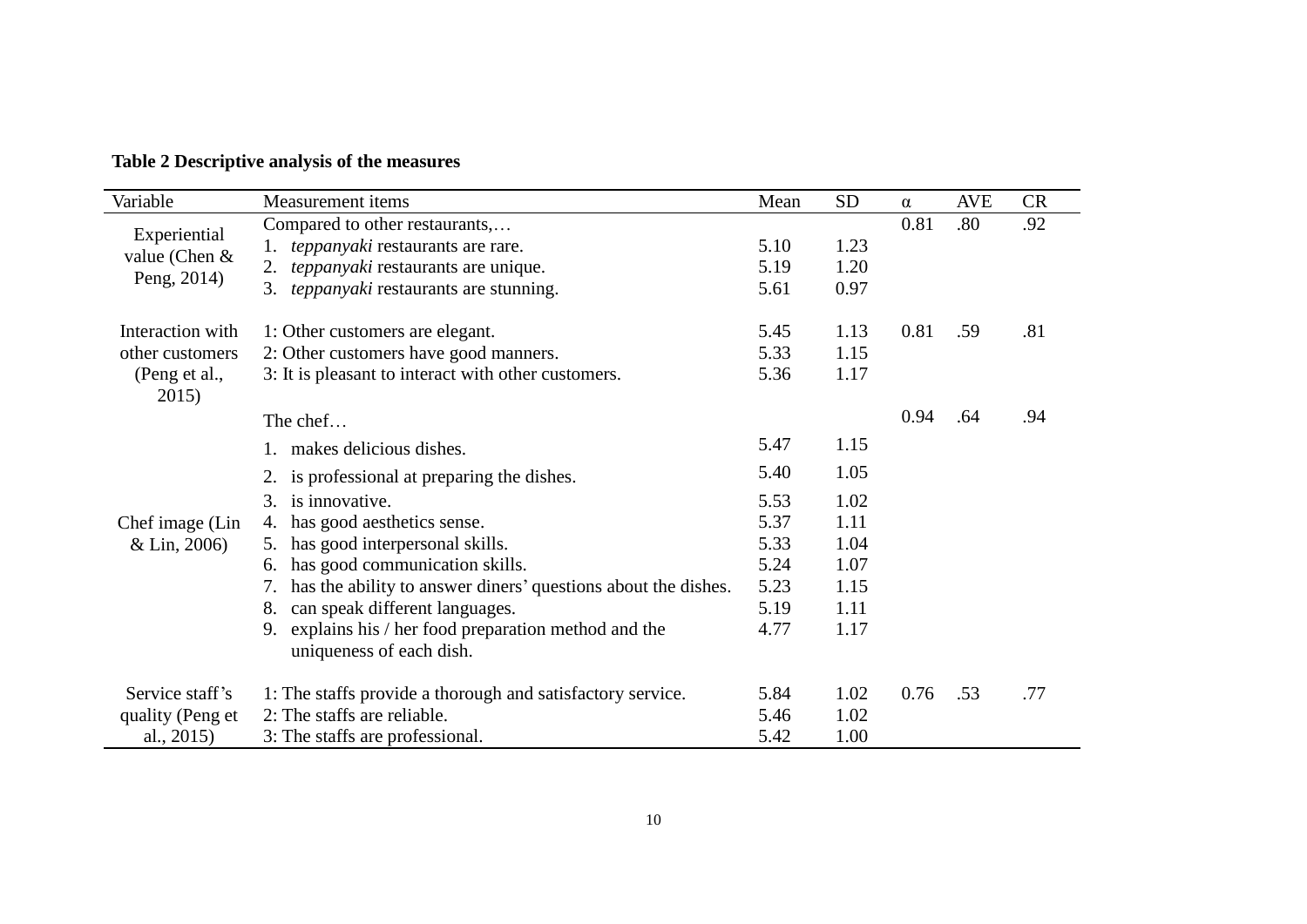**Figure 1. Research Framework- Main Model (N=202)**